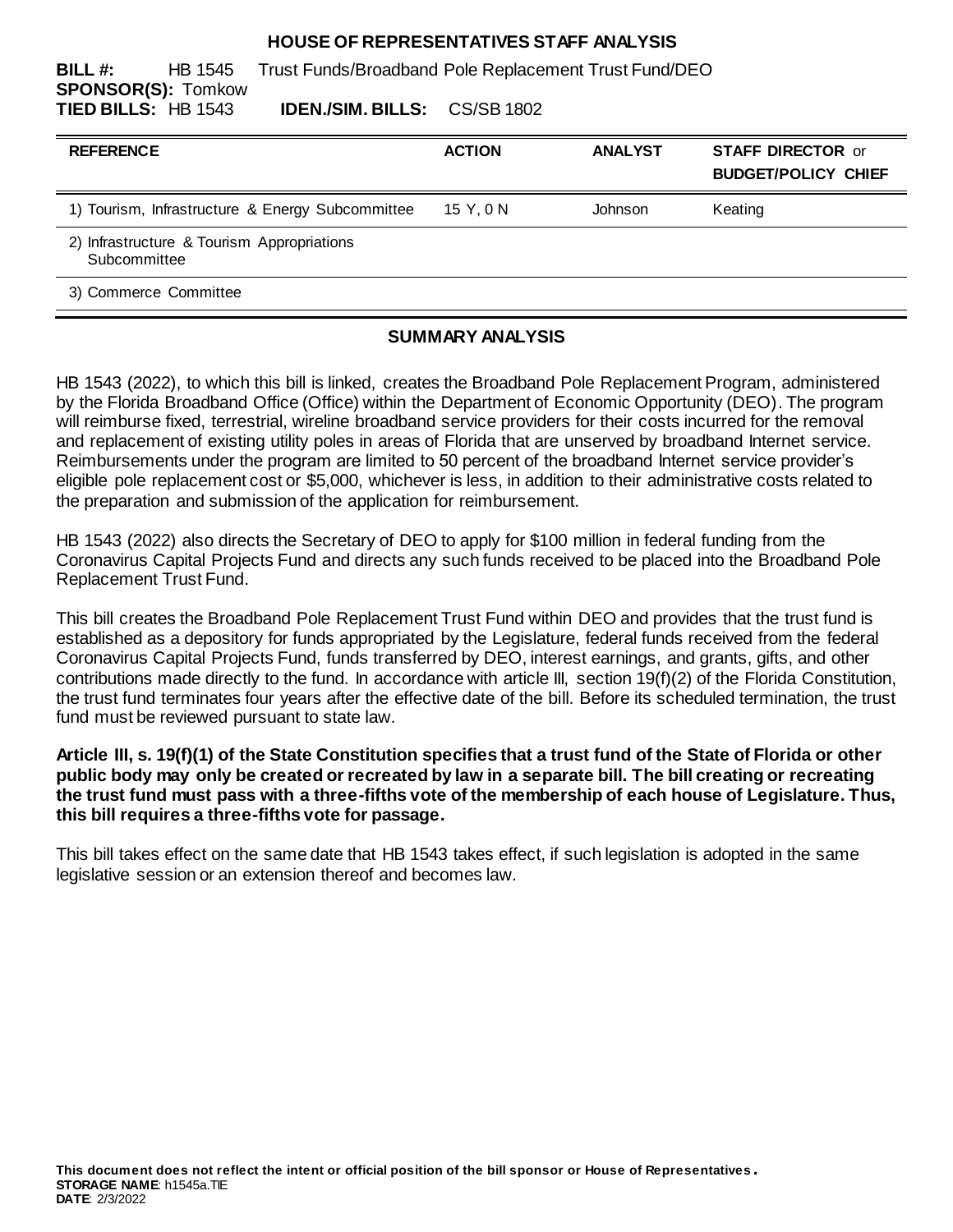## **FULL ANALYSIS**

# **I. SUBSTANTIVE ANALYSIS**

# A. EFFECT OF PROPOSED CHANGES:

## **Current Situation**

## Trust Funds

Article III, section 19(f) of the Florida Constitution requires that state trust funds may only be created by the Legislature if passed by a three-fifths vote of the membership of each house of the Legislature in a separate bill for the sole purpose of creating a trust fund. Each trust fund must be created by general law that specifies at a minimum all of the following:

- The name of the trust fund:
- The agency or branch of state government responsible for administering the trust fund;
- The requirements or purposes the trust fund is established to meet;
- The sources of moneys to be credited to the trust fund or specific sources of receipts to be deposited in the trust fund.<sup>1</sup>

State trust funds terminate no more than four years after the effective date of the act authorizing the initial creation of the trust fund.<sup>2</sup> The Legislature is required to review all state trust funds at least once every four years.<sup>3</sup> If the Legislature does not re-create a trust fund, it will be abolished four years after its initial creation pursuant to the Florida Constitution.<sup>4</sup>

### Department of Commerce Coronavirus Capital Projects Fund

In 2021, the American Rescue Plan<sup>5</sup> allocated \$10 billion to eligible governments to carry out capital projects to meet critical needs, with an emphasis on broadband infrastructure.<sup>6</sup> Each state is eligible for a fixed amount of \$100 million plus an additional allocation based on the state's population, the proportion of its population that lives in rural areas, and the proportion of individuals who receive a household income below 150 percent of the poverty line.<sup>7</sup>

Eligible states must have applied by December 27, 2021, and submit a grant plan by September 24, 2022.<sup>8</sup> Capital Projects Fund recipients may pass the funds on to subrecipients, such as other levels of government, non-profits, or private entities. Florida's allocation of these funds is \$366 million,<sup>9</sup> for which Florida's Department of Economic Opportunity (DEO) timely applied.

Presumptively eligible projects under the program include the construction and deployment of broadband infrastructure that is designed to deliver service that reliably meets or exceeds symmetrical speeds of 100 Mbps, or if impracticable, speeds of 100 Mbps downstream and 20 Mbps upstream.<sup>10</sup>

 $\overline{a}$ 

<sup>1</sup> S. 215.3207, F.S.

<sup>2</sup> Art III, s. 19. Fla. Const.

<sup>3</sup> Section 215.3208, F.S.

<sup>4</sup> Art III, s. 19. Fla. Const.

<sup>&</sup>lt;sup>5</sup> Pub. L. 117-2 (117<sup>th</sup> Congress) (H.R. 1319).

<sup>6</sup> U.S. Dep't. of Treasury, *Capital Projects Fund*[, https://home.treasury.gov/policy-issues/coronavirus/assistance-for-state-local-and](https://home.treasury.gov/policy-issues/coronavirus/assistance-for-state-local-and-tribal-governments/capital-projects-fund)[tribal-governments/capital-projects-fund](https://home.treasury.gov/policy-issues/coronavirus/assistance-for-state-local-and-tribal-governments/capital-projects-fund) (last visited Feb. 1, 2022).

<sup>7</sup> U.S. Dep't. of Treasury*, Coronavirus Capital Projects Fund: Allocations Methodology for States, Territories, and Freely Associated States* (Aug. 2021)[, https://home.treasury.gov/system/files/136/Allocations-Methodology-States-Territories-Freely-Associated-States.pdf](https://home.treasury.gov/system/files/136/Allocations-Methodology-States-Territories-Freely-Associated-States.pdf) (last visited Feb. 1, 2022).

<sup>8</sup> *Id*. *See also*, U.S. Dep't. of Treasury, *Guidance for the Coronavirus Capital Projects Fund for States, Territories, and Freely Associated States,* 1, 14 (Sept. 2021)[, https://home.treasury.gov/system/files/136/Capital-Projects-Fund-Guidance-States-Territories](https://home.treasury.gov/system/files/136/Capital-Projects-Fund-Guidance-States-Territories-and-Freely-Associated-States.pdf)[and-Freely-Associated-States.pdf](https://home.treasury.gov/system/files/136/Capital-Projects-Fund-Guidance-States-Territories-and-Freely-Associated-States.pdf)(last visited Feb. 1, 2022).

<sup>9</sup> U.S. Dep't. of Treasury*, Coronavirus Capital Projects Fund: Allocations for States, District of Columbia, and Puerto Rico,* <https://home.treasury.gov/system/files/136/Allocations-States.pdf>(last visited Feb. 1, 2022)

<sup>10</sup>U.S. Dep't. of Treasury, *Guidance for the Coronavirus Capital Projects Fund for States, Territories, and Freely Associated States,* at 3. (Sept. 2021)[, https://home.treasury.gov/system/files/136/Capital-Projects-Fund-Guidance-States-Territories-and-Freely-Associated-](https://home.treasury.gov/system/files/136/Capital-Projects-Fund-Guidance-States-Territories-and-Freely-Associated-States.pdf)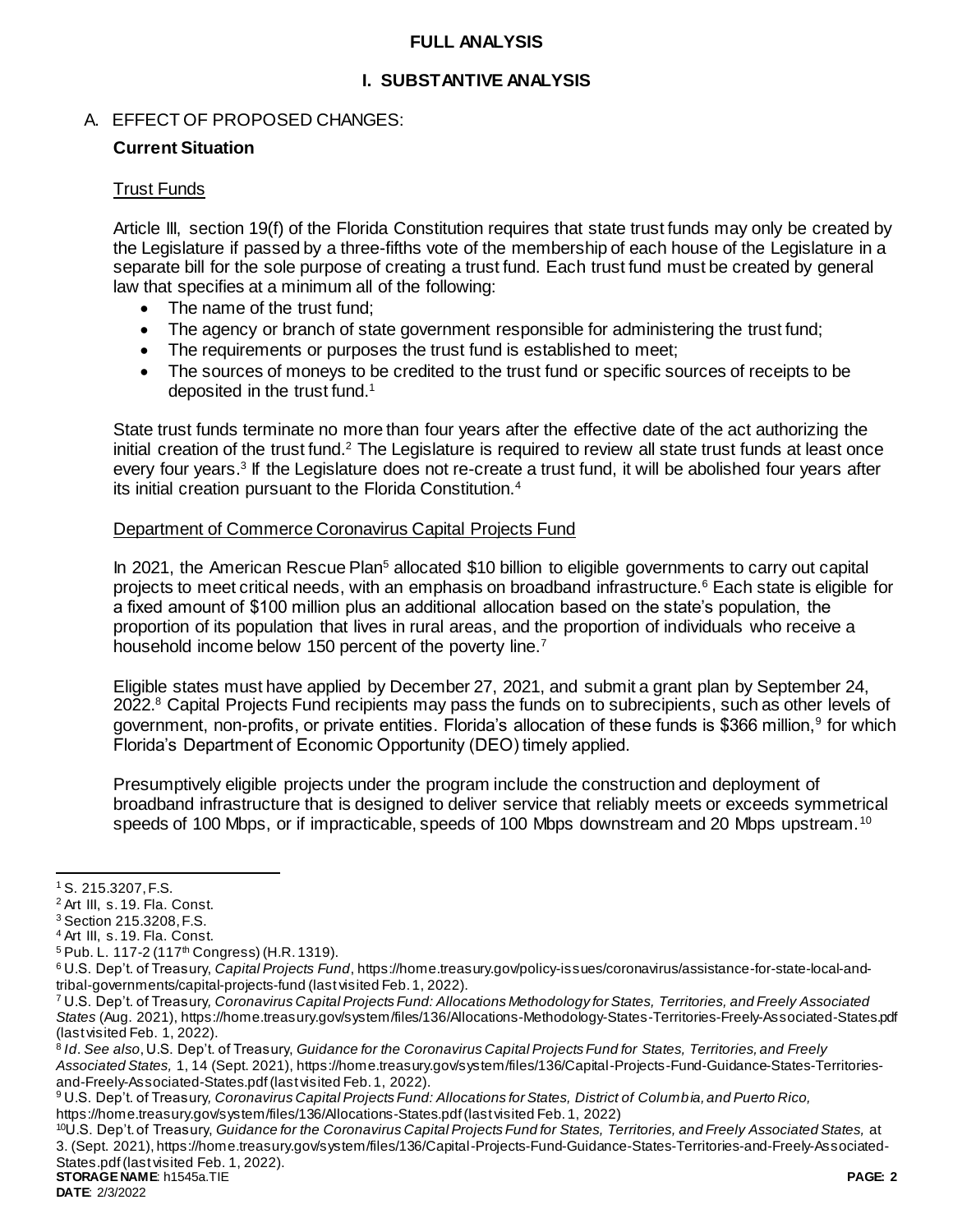Projects that may be eligible on a case-by-case review include investments in capital assets, such as buildings, towers, digital devices and equipment, fiber-optic lines, and broadband networks.<sup>11</sup>

## HB 1543 (2022)

HB 1543 (2022), to which this bill is linked, creates the Broadband Pole Replacement Program to be administered by the Office. The program will reimburse fixed, terrestrial, wireline broadband service providers for their costs incurred for the removal and replacement of existing utility poles in areas of Florida that are unserved by broadband Internet service. Reimbursements under the program are limited to 50 percent of the broadband Internet service provider's eligible pole replacement cost or \$5,000, whichever is less, in addition to their administrative costs related to the preparation and submission of the application for reimbursement.

That bill directs the Secretary of DEO to apply for \$100 million in federal funding from the Coronavirus Capital Projects Fund and directs any such funds received to be placed into the Broadband Pole Replacement Trust Fund.

# **Effect of the Bill**

This bill creates the Broadband Pole Replacement Trust Fund within DEO for the deposit of funds appropriated by the Legislature; federal funds received from the Coronavirus Capital Projects Fund for the Broadband Pole Replacement Program; funds transferred by DEO; interest earnings; and grants, gifts, and other contributions made directly to the fund.

The bill provides that funds from the trust fund will be used to provide reimbursements to qualified applicants from the Broadband Pole Replacement Program, created by linked bill HB 1543, and for use by the Office to administer the program.

The bill further provides that any balance that is in the trust fund at the end of any fiscal year shall be carried forward in the trust fund for the purposes of continued administration of the Broadband Pole Replacement Program.

Pursuant to the requirements of the Florida Constitution, the trust fund will terminate four years after its effective date, but must first be reviewed as provided in s. 215.3206(1) and (2), F.S.

The bill directs the Division of Law Revision to replace the phrase "4 years after the effective date of this act" with the date that the trust fund will terminate.

The bill provides that the act takes effect on the same date that HB 1543, relating to the Broadband Pole Replacement Program, takes effect, if such legislation is adopted in the same legislative session or an extension thereof and becomes law.

#### B. SECTION DIRECTORY:

- **Section 1** Creates s. 288.9965, F.S., creating the Broadband Pole Replacement Trust Fund.
- **Section 2** Provides a directive to the Division of Law Revision.
- **Section 3** Provides a contingent effective date.

#### **II. FISCAL ANALYSIS & ECONOMIC IMPACT STATEMENT**

#### A. FISCAL IMPACT ON STATE GOVERNMENT:

1. Revenues:

 $\overline{a}$